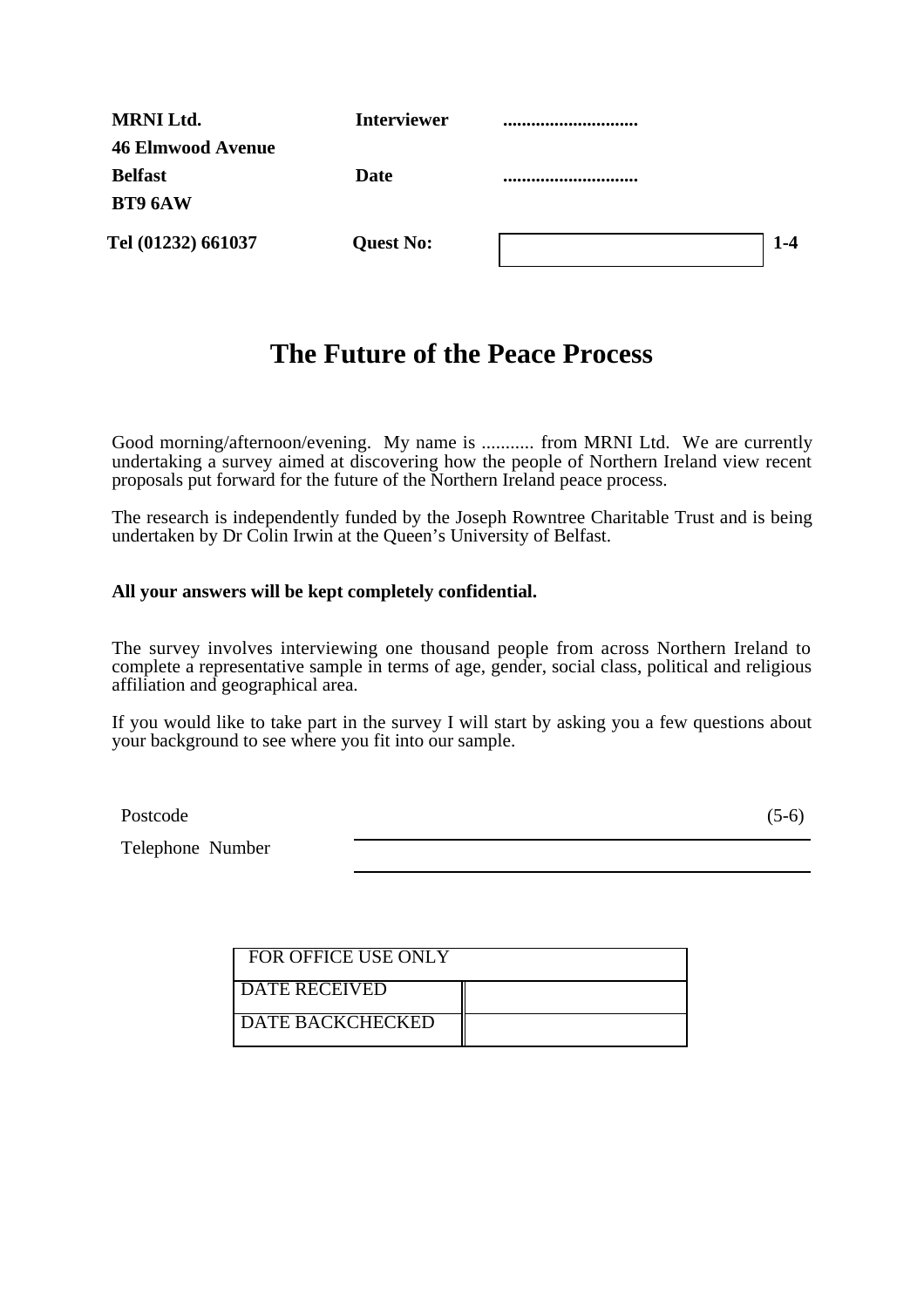## **Background Questions**

It is very important that we answer all the questions in this section to ensure that we have given every section of the community a chance to participate in the survey. Please remember that all responses are totally CONFIDENTIAL.

## **A. Age**

Please indicate into which of the following age ranges you may be placed.

### **SHOWCARD 1**

| $\overline{18} - 24$ |                            | (7) |
|----------------------|----------------------------|-----|
| $\overline{25 - 34}$ | $\mathcal{D}$              |     |
| $\overline{35} - 44$ | $\boldsymbol{\mathcal{Z}}$ |     |
| $\overline{45}$ - 54 |                            |     |
| $55 - 64$            |                            |     |
| 65 and over          |                            |     |

**B.** Gender (Interviewer to code)

 $\overline{a}$ 

| Male   | 20° |
|--------|-----|
| Female |     |

## **C. Occupation**

What is or was the occupation of the chief wage earner in your household?

| $\overline{AB}$ | (9) |
|-----------------|-----|
| C1              |     |
| C <sub>2</sub>  |     |
| DE              |     |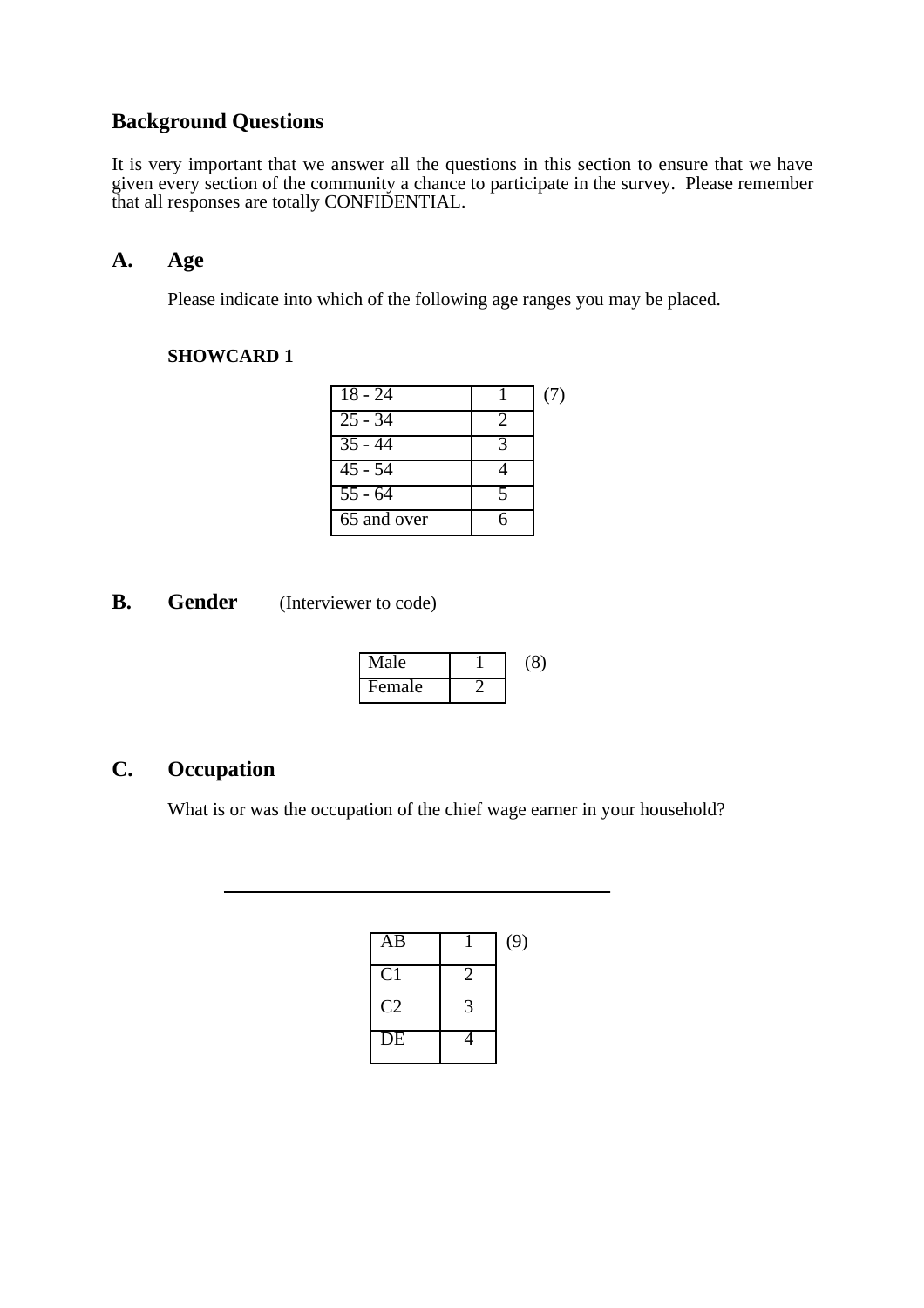# **D. Religion**

Could you please tell me which of the following best describes your religion? (Please remember that all responses are totally CONFIDENTIAL).

## **SHOWCARD 2**

| Protestant | (10) |
|------------|------|
| Catholic   |      |
| Other      |      |
| Refused    |      |

# **E. Political support**

Which ONE of these Northern Ireland political parties do you support?

| UUP/Ulster Unionist Party/OUP/Official Unionist Party | 01 | $(11-12)$ |
|-------------------------------------------------------|----|-----------|
| <b>SDLP/Social Democratic Labour Party</b>            | 02 |           |
| <b>DUP/Democratic Unionist Party</b>                  | 03 |           |
| <b>Sinn Féin</b>                                      | 04 |           |
| <b>Alliance</b>                                       | 05 |           |
| <b>PUP/Progressive Unionist Party</b>                 | 06 |           |
| <b>Northern Ireland Women's Coalition</b>             | 07 |           |
| <b>UUAP/United Unionist Assembly Party</b>            | 08 |           |
| <b>NIUP/Northern Ireland Unionist Party</b>           | 09 |           |
| <b>UKUP/United Kingdom Unionist Party</b>             | 10 |           |
| <b>UDP/Ulster Democratic Party</b>                    |    |           |
|                                                       | 12 |           |
| Other (Write in)                                      |    |           |
| <b>Refused</b>                                        | 13 |           |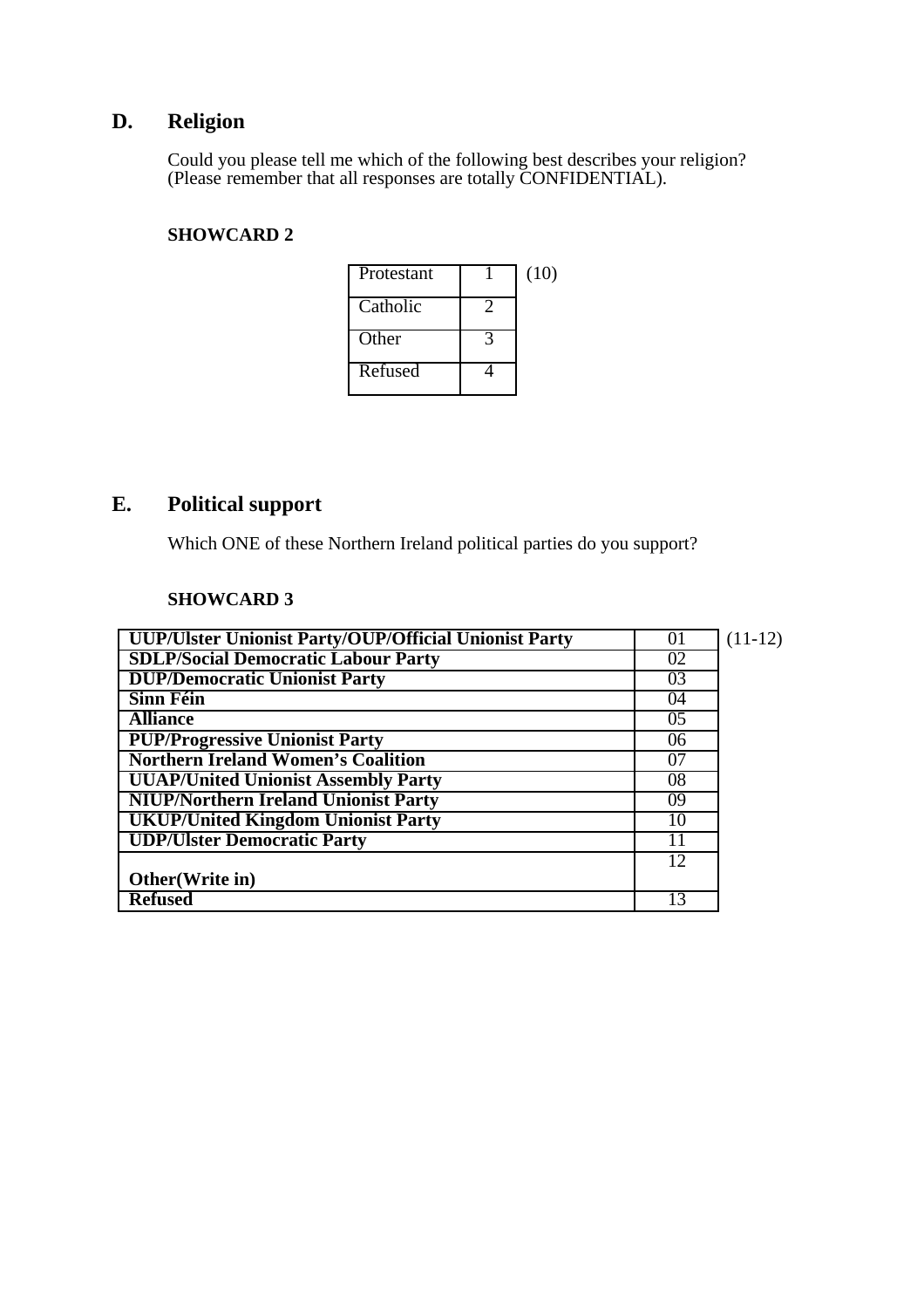## **1 – Making the Peace Process Work**

From the different parts of the Belfast Agreement listed below please indicate how important you feel each is for the eventual success of the peace process. Please indicate which ones you consider to be 'Very important', 'Important', 'Of some importance', 'Of little importance' or 'Of no importance at all'.

### **SHOWCARD 4**

|                                                                                        | Very<br>important | Important      | Of some<br>importance | Of little<br>importance | $Of$ no<br>importance<br>at all |      |
|----------------------------------------------------------------------------------------|-------------------|----------------|-----------------------|-------------------------|---------------------------------|------|
| The New Northern Ireland Assembly.                                                     | $\mathbf{1}$      | 2              | $\mathfrak{Z}$        | $\overline{4}$          | $\mathfrak{F}$                  | (1)  |
| The Northern Ireland Executive.                                                        | $\mathbf{1}$      | $\overline{2}$ | $\overline{3}$        | $\overline{4}$          | 5                               | (2)  |
| The Civic Forum.                                                                       | $\mathbf{1}$      | $\overline{2}$ | $\overline{3}$        | $\overline{4}$          | 5                               | (3)  |
| The North/South Ministerial Council.                                                   | $\mathbf{1}$      | $\overline{2}$ | $\overline{3}$        | $\overline{4}$          | $\overline{5}$                  | (4)  |
| North/South implementation bodies.                                                     | $\mathbf{1}$      | $\overline{2}$ | $\overline{3}$        | $\overline{4}$          | 5                               | (5)  |
| The British/Irish Council.                                                             | $\mathbf{1}$      | $\overline{2}$ | $\overline{3}$        | $\overline{4}$          | 5                               | (6)  |
| The Equality Commission.                                                               | $\mathbf{1}$      | $\overline{2}$ | $\overline{3}$        | $\overline{4}$          | 5                               | (7)  |
| The new Human Rights Commission.                                                       | $\mathbf{1}$      | $\overline{2}$ | $\overline{3}$        | $\overline{4}$          | 5                               | (8)  |
| A Bill of Rights for Northern Ireland.                                                 | $\mathbf{1}$      | $\overline{2}$ | 3                     | $\overline{4}$          | 5                               | (9)  |
| Cultural and language rights.                                                          | $\mathbf{1}$      | $\overline{2}$ | $\overline{3}$        | $\overline{4}$          | 5                               | (10) |
| The reform of the RUC.                                                                 | $\mathbf{1}$      | $\overline{2}$ | $\overline{3}$        | $\overline{4}$          | 5                               | (11) |
| The reform of the criminal justice system.                                             | $\mathbf{1}$      | $\overline{2}$ | $\overline{3}$        | $\overline{4}$          | 5                               | (12) |
| The early release of prisoners.                                                        | $\mathbf{1}$      | $\overline{2}$ | $\overline{3}$        | $\overline{4}$          | 5                               | (13) |
| Support for victims of the 'Troubles'.                                                 | $\mathbf{1}$      | $\overline{2}$ | $\overline{3}$        | $\overline{4}$          | 5                               | (14) |
| Commitments to non-violence, peace and                                                 | $\mathbf{1}$      | 2              | 3                     | $\overline{4}$          | 5                               | (15) |
| democracy.                                                                             |                   |                |                       |                         |                                 |      |
| Decommissioning of paramilitary                                                        | $\mathbf{1}$      | $\overline{2}$ | $\overline{3}$        | $\overline{4}$          | 5                               | (16) |
| weapons.                                                                               |                   |                |                       |                         |                                 |      |
| Demilitarisation - Security arrangements<br>compatible with a normal peaceful society. | $\mathbf{1}$      | 2              | 3                     | $\overline{4}$          | 5                               | (17) |
| Changes to Articles 2 and 3 of the Irish<br>Constitution.                              | $\mathbf{1}$      | 2              | 3                     | $\overline{4}$          | 5                               | (18) |
| Changes to British constitutional law.                                                 | $\mathbf{1}$      | $\overline{2}$ | 3                     | $\overline{4}$          | 5                               | (19) |
| The Principle of Consent of the people of                                              | $\mathbf{1}$      | 2              | 3                     | $\overline{4}$          | 5                               | (20) |
| Northern Ireland to decide their Status.                                               |                   |                |                       |                         |                                 |      |
| The present status of Northern Ireland as<br>part of the UK.                           | $\mathbf{1}$      | 2              | 3                     | 4                       | 5                               | (21) |
| The full implementation of all parts of the<br>Agreement together.                     | $\mathbf{1}$      | 2              | 3                     | 4                       | 5                               | (22) |

Do you want the Belfast Agreement to work?

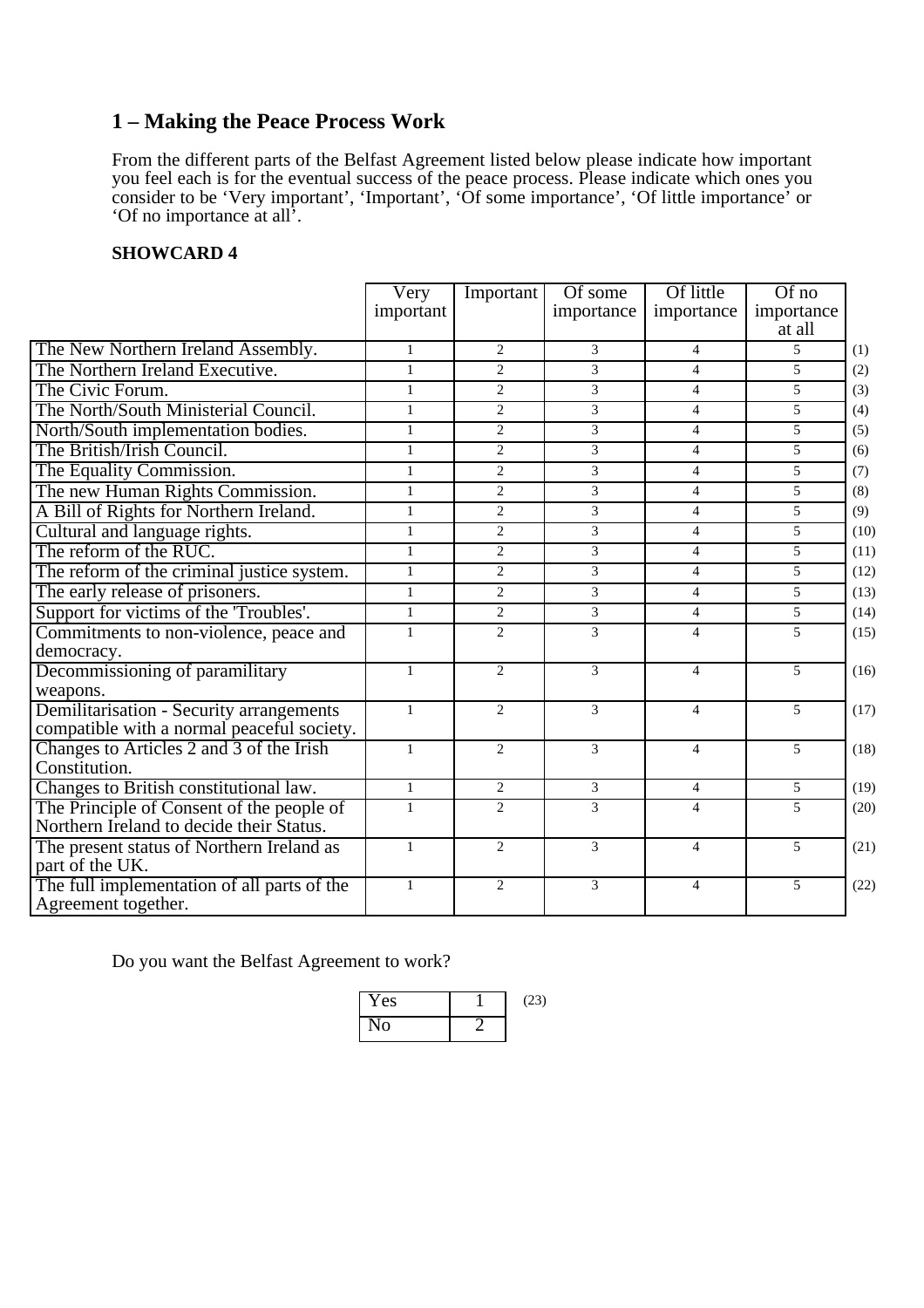## **2 – Progress on Implementation of the Belfast Agreement**

From the different parts of the Belfast Agreement listed below please indicate how satisfied you are with implementation so far. Please indicate which ones you are 'Very satisfied' with, 'Satisfied' with, 'Only just satisfied' with, 'Not satisfied' with or 'Not satisfied with at all'.

### **SHOWCARD 5**

|                                                                                        | Very<br>satisfied | Satisfied                   | Only just<br>satisfied | <b>Not</b><br>satisfied | <b>Not</b><br>satisfied at<br>all |      |
|----------------------------------------------------------------------------------------|-------------------|-----------------------------|------------------------|-------------------------|-----------------------------------|------|
| The New Northern Ireland Assembly.                                                     | 1                 | 2                           | 3                      | $\overline{4}$          | 5                                 | (1)  |
| The Northern Ireland Executive.                                                        | $\mathbf{1}$      | $\mathfrak{D}$              | $\overline{3}$         | $\overline{4}$          | 5                                 | (2)  |
| The Civic Forum.                                                                       | $\mathbf{1}$      | $\overline{2}$              | $\overline{3}$         | $\overline{4}$          | 5                                 | (3)  |
| The North/South Ministerial Council.                                                   | $\mathbf{1}$      | $\overline{2}$              | $\overline{3}$         | $\overline{4}$          | $\overline{5}$                    | (4)  |
| North/South implementation bodies.                                                     | $\mathbf{1}$      | $\overline{2}$              | $\overline{3}$         | $\overline{4}$          | $\overline{5}$                    | (5)  |
| The British/Irish Council.                                                             | $\mathbf{1}$      | $\overline{2}$              | $\overline{3}$         | $\overline{4}$          | 5                                 | (6)  |
| The Equality Commission.                                                               | $\mathbf{1}$      | $\overline{2}$              | $\overline{3}$         | $\overline{4}$          | 5                                 | (7)  |
| The new Human Rights Commission.                                                       | $\mathbf{1}$      | $\overline{2}$              | $\overline{3}$         | $\overline{4}$          | 5                                 | (8)  |
| A Bill of Rights for Northern Ireland.                                                 | $\mathbf{1}$      | 2                           | $\overline{3}$         | $\overline{4}$          | 5                                 | (9)  |
| Cultural and language rights.                                                          | $\mathbf{1}$      | $\overline{2}$              | $\overline{3}$         | $\overline{4}$          | $\overline{5}$                    | (10) |
| The reform of the RUC.                                                                 | $\mathbf{1}$      | $\overline{2}$              | $\overline{3}$         | $\overline{4}$          | 5                                 | (11) |
| The reform of the criminal justice system.                                             | $\mathbf{1}$      | 2                           | $\overline{3}$         | $\overline{4}$          | 5                                 | (12) |
| The early release of prisoners.                                                        | $\mathbf{1}$      | $\mathcal{D}_{\mathcal{L}}$ | $\overline{3}$         | $\overline{4}$          | 5                                 | (13) |
| Support for victims of the 'Troubles'.                                                 | $\mathbf{1}$      | $\overline{2}$              | $\overline{3}$         | $\overline{4}$          | $\overline{5}$                    | (14) |
| Commitments to non-violence, peace and<br>democracy.                                   | $\mathbf{1}$      | 2                           | $\overline{3}$         | $\overline{4}$          | $\mathfrak{F}$                    | (15) |
| Decommissioning of paramilitary<br>weapons.                                            | $\mathbf{1}$      | $\overline{2}$              | $\overline{3}$         | $\overline{4}$          | $\mathfrak{F}$                    | (16) |
| Demilitarisation - Security arrangements<br>compatible with a normal peaceful society. | $\mathbf{1}$      | $\overline{2}$              | 3                      | $\overline{4}$          | 5                                 | (17) |
| Changes to Articles 2 and 3 of the Irish<br>Constitution.                              | $\mathbf{1}$      | 2                           | 3                      | $\overline{4}$          | 5                                 | (18) |
| Changes to British constitutional law.                                                 | $\mathbf{1}$      | $\overline{2}$              | $\overline{3}$         | $\overline{4}$          | 5                                 | (19) |
| The Principle of Consent of the people of<br>Northern Ireland to decide their Status.  | $\mathbf{1}$      | $\overline{2}$              | $\overline{3}$         | $\overline{4}$          | 5                                 | (20) |
| The present status of Northern Ireland as<br>part of the UK.                           | $\mathbf{1}$      | 2                           | 3                      | $\overline{4}$          | 5                                 | (21) |
| The full implementation of all parts of the<br>Agreement together.                     | $\mathbf{1}$      | 2                           | 3                      | $\overline{4}$          | 5                                 | (22) |

Do you think the political parties are doing enough to implement the Belfast Agreement?



Do you think the two governments are doing enough to implement the Belfast Agreement?

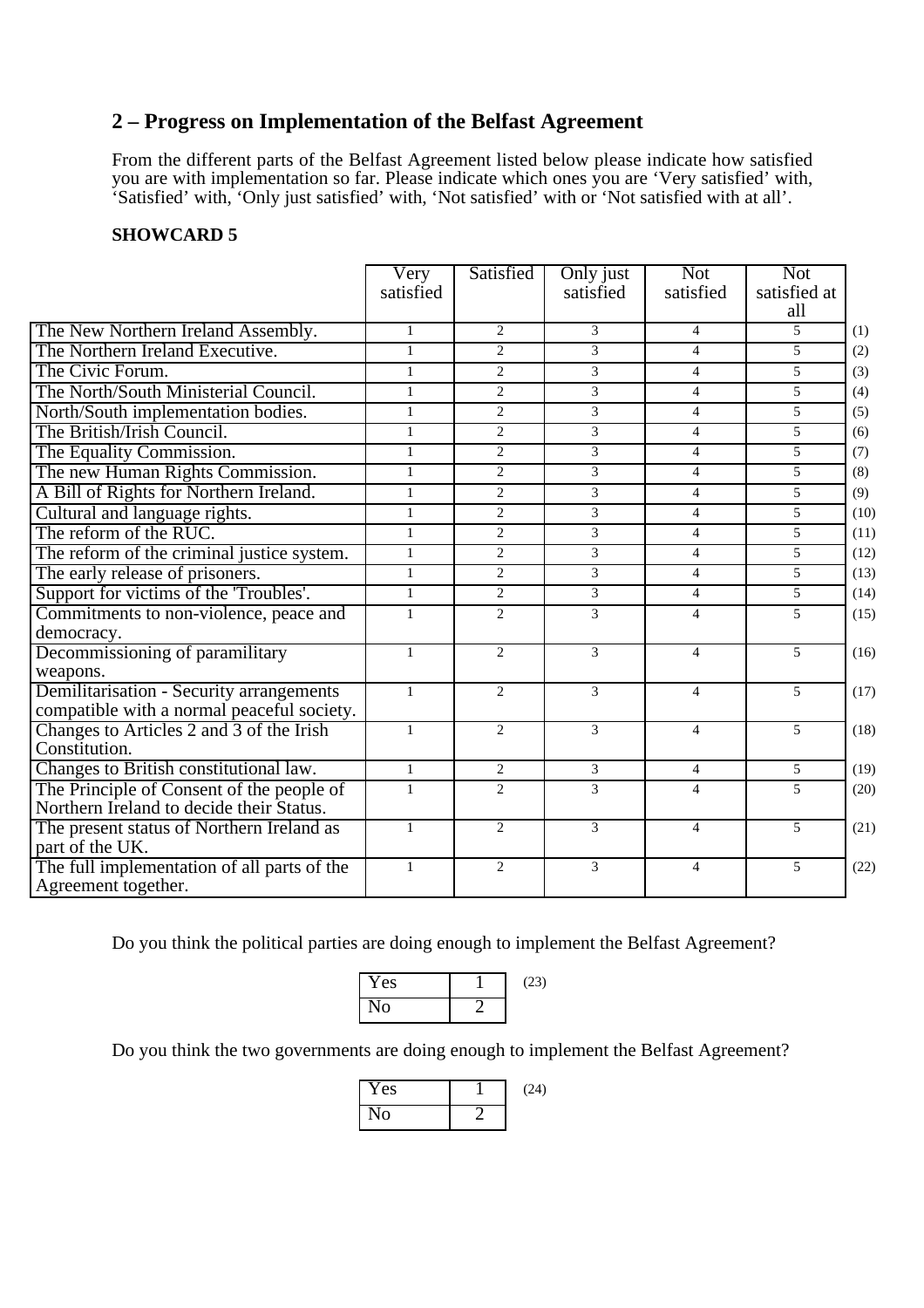## **3 - If the Negotiations Fail and the Executive is not Re-established**

Under the terms of the Belfast Agreement it was agreed that an Executive should be established in the New Northern Ireland Assembly comprised of the First Minister, Deputy First Minister, three UUP Ministers, three SDLP Ministers, two DUP Ministers and two Sinn Féin Ministers.

This Executive is essential for the successful working of all the new institutions of government created under the terms of the Belfast Agreement.

From the different possibilities listed below what do you think will happen if the Executive is not re-established or if Sinn Féin are excluded from it. Please indicate which ones you consider to be 'Very probable', 'Probable', 'Not sure' about, 'Improbable' or 'Very improbable'.

|                                                                                                                                                       | Very<br>probable | Probable       | Not sure      | Improbable               | Very<br>improbable |      |
|-------------------------------------------------------------------------------------------------------------------------------------------------------|------------------|----------------|---------------|--------------------------|--------------------|------|
| The Belfast Agreement and peace process<br>will collapse because Unionists will not<br>work the Agreement in good faith.                              |                  | 2              | 3             | 4                        | 5                  | (1)  |
| The Belfast Agreement and peace process<br>will collapse because Republicans will not<br>work the Agreement in good faith.                            | $\mathbf{1}$     | $\overline{2}$ | 3             | $\overline{4}$           | $\overline{5}$     | (2)  |
| The Belfast Agreement and peace process<br>will collapse because the SDLP and UUP<br>will not work together to implement it.                          | $\mathbf{1}$     | $\overline{2}$ | 3             | $\overline{\mathcal{L}}$ | 5                  | (3)  |
| The Belfast Agreement and peace process<br>will collapse because of the lack of co-<br>operation and determined commitment by<br>the two governments. | $\mathbf{1}$     | $\overline{2}$ | 3             | $\overline{4}$           | $\overline{5}$     | (4)  |
| Dissident Republican paramilitary groups<br>will become more active.                                                                                  | $\mathbf{1}$     | $\overline{2}$ | 3             | $\overline{4}$           | 5                  | (5)  |
| The IRA and other Republican groups will<br>break their cease-fires and return to war.                                                                | $\mathbf{1}$     | $\overline{2}$ | 3             | $\overline{4}$           | $\overline{5}$     | (6)  |
| Dissident Loyalist paramilitary groups will<br>become more active.                                                                                    | $\mathbf{1}$     | $\overline{2}$ | 3             | $\overline{4}$           | 5                  | (7)  |
| The UVF, UFF and other Loyalist groups<br>will break their cease-fires and return to<br>war.                                                          | $\mathbf{1}$     | $\overline{2}$ | 3             | 4                        | $\overline{5}$     | (8)  |
| The Northern Ireland economy will suffer<br>and unemployment will rise.                                                                               | $\mathbf{1}$     | $\overline{2}$ | $\mathcal{E}$ | $\overline{4}$           | $\overline{5}$     | (9)  |
| More young people will leave Northern<br>Ireland.                                                                                                     | $\mathbf{1}$     | $\overline{2}$ | 3             | $\overline{4}$           | $\overline{5}$     | (10) |
| Divisions in Northern Ireland society will<br>deepen and community relations will<br>continue to deteriorate.                                         | $\mathbf{1}$     | 2              | 3             | $\overline{4}$           | $\overline{5}$     | (11) |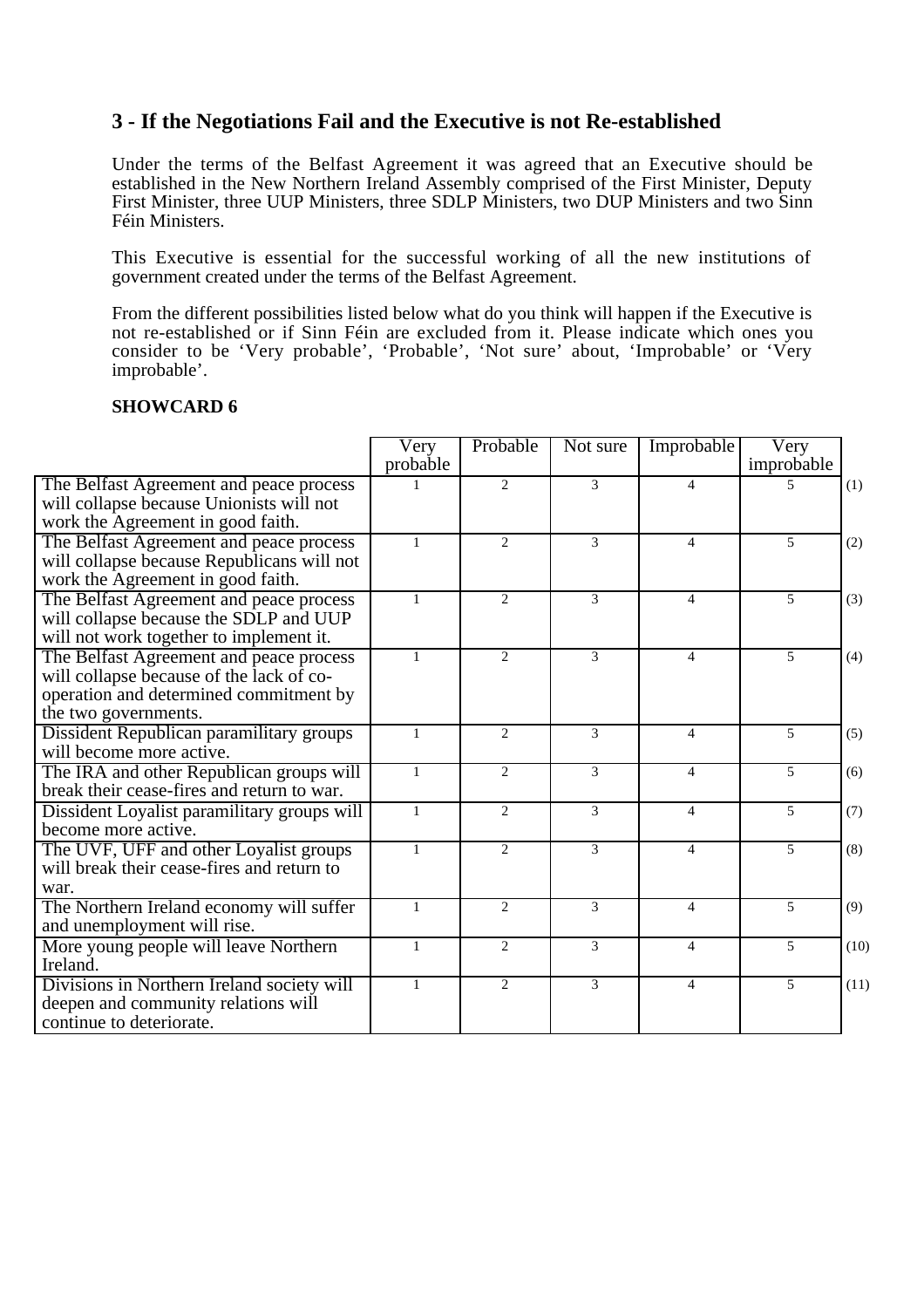## **4 - Trust and Confidence**

Who do you think can be trusted to implement the Belfast Agreement?

## **4.1 The Parties to the Agreement**

The governments and parties who agreed to the terms of the Belfast Agreement are listed below. Please indicate which ones you: 'Trust a lot', 'Trust a little', are 'Not sure about', 'Do not trust' or 'Do not trust at all'.

#### **SHOWCARD 7**

|                                 | Trust a lot | Trust a | $\overline{\text{Not}}$ sure | Do not | Do not trust |     |
|---------------------------------|-------------|---------|------------------------------|--------|--------------|-----|
|                                 |             | little  | about                        | trust  | at all       |     |
| The British Government.         |             |         |                              |        |              | (1) |
| The Irish Government.           |             |         |                              |        |              | (2) |
| The Ulster Unionist Party.      |             |         |                              |        |              | (3) |
| The Progressive Unionist Party. |             |         |                              |        |              | (4) |
| The Ulster Democratic Party.    |             | 2       | 3                            |        |              | (5) |
| The Alliance Party.             |             |         |                              |        | 5            | (6) |
| The Women's Coalition.          |             |         |                              |        |              | (7) |
| The SDLP.                       |             | ↑       | 3                            |        |              | (8) |
| Sinn Féin.                      |             |         |                              |        |              | (9) |

## **4.2 The Key People**

Some of the key people responsible for the implementation of the Belfast Agreement are listed below. Please indicate which ones you: 'Trust a lot', 'Trust a little', are 'Not sure about', 'Do not trust' or 'Do not trust at all'.

|                             | Trust a lot | Trust a | Not sure | Do not         | Do not trust |      |
|-----------------------------|-------------|---------|----------|----------------|--------------|------|
|                             |             | little  | about    | trust          | at all       |      |
| Tony Blair.                 |             | 2       | 3        | 4              | 5            | (1)  |
| Bertie Ahern.               |             | 2       | 3        | 4              | 5            | (2)  |
| Peter Mandelson.            |             | 2       | 3        | 4              | 5            | (3)  |
| Brian Cowen.                |             | 2       | 3        | 4              | 5            | (4)  |
| Senator George Mitchell.    |             | 2       | 3        | 4              | 5            | (5)  |
| General John de Chastelain. |             | 2       | 3        | 4              | 5            | (6)  |
| David Trimble.              |             | 2       | 3        | 4              | 5            | (7)  |
| John Hume.                  |             | 2       | 3        | 4              | 5            | (8)  |
| Gerry Adams.                |             | 2       | 3        | 4              | 5            | (9)  |
| David Ervine.               |             | 2       | 3        | 4              | 5            | (10) |
| Gary McMichael.             |             | 2       | 3        | 4              | 5            | (11) |
| Sean Neeson.                |             | 2       | 3        | $\overline{4}$ | 5            | (12) |
| Monica McWilliams.          |             | 2       | 3        | 4              | 5            | (13) |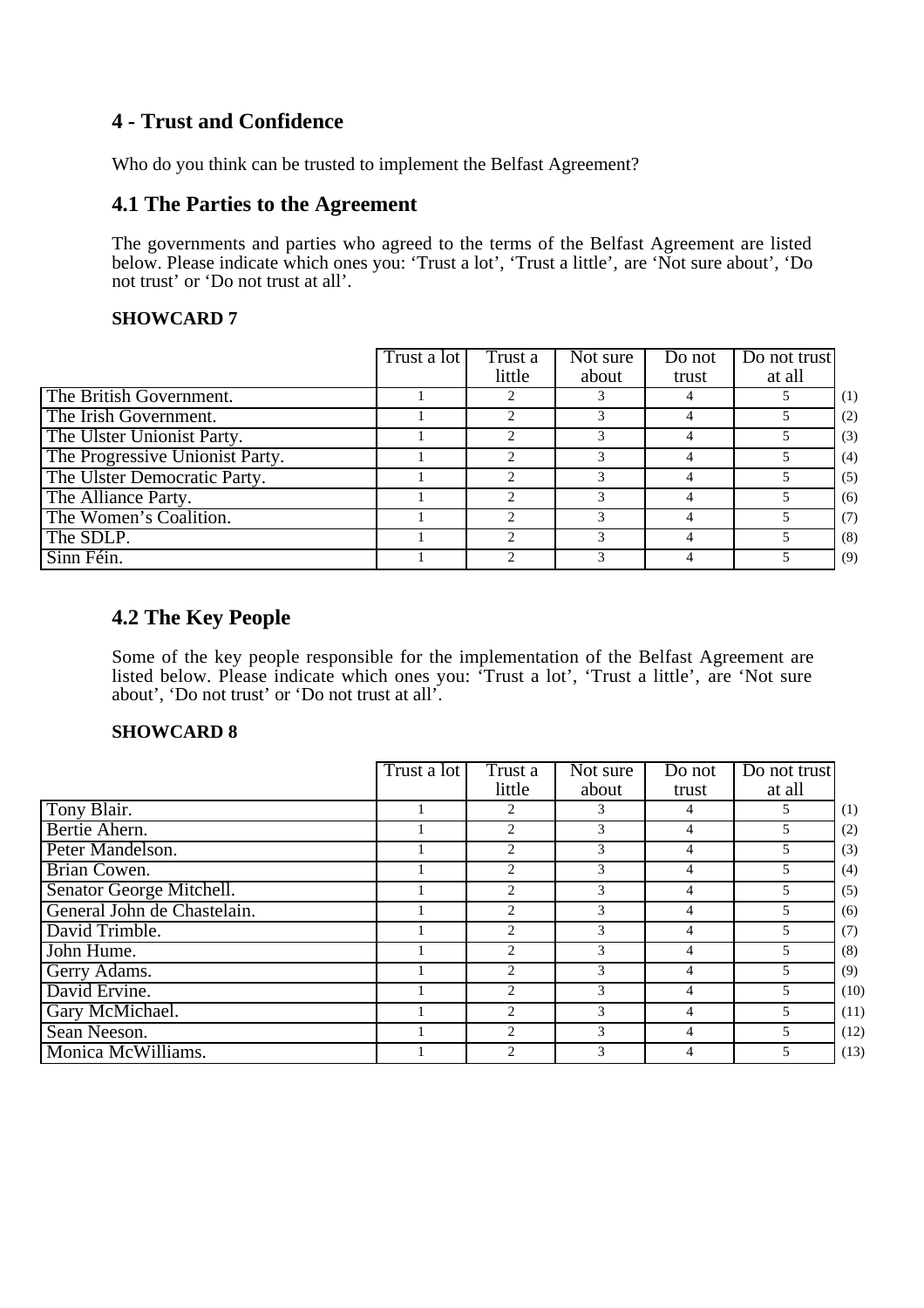## **5 - The Future of the Peace Process**

I would now like to ask you some questions about the recent proposals put forward for the future of the Northern Ireland peace process by the British and Irish Governments in a joint statement; by the two prime ministers in a letter to the parties; and also by the IRA in a separate statement.

For each part of the proposals and statements you will be asked to indicate which ones you consider to be 'Essential', 'Desirable', 'Acceptable', 'Tolerable' or 'Unacceptable'.

For the purposes of these questions the meaning of 'Essential', 'Desirable', 'Acceptable', 'Tolerable' and 'Unacceptable' are outlined on this card:

#### **SHOWCARD 9**

**'Essential'** - You believe this is a necessary part of the peace process if it is to be successful and that it should be fully implemented.

**'Desirable'** - This is not what you would consider to be 'Essential', but you think it, or something very similar to it, is a good idea and should be put into practice.

**'Acceptable'** - This is not what you would consider to be 'Desirable', if you were given a choice, but you could certainly 'live with it'.

**'Tolerable'** - This is not what you want. But, as part of a successful peace process, you would be willing to put up with it.

**'Unacceptable'** - This is completely unacceptable. You would not accept it, even as part of a successful peace process.

**You may use each of the terms 'Essential', 'Desirable', 'Acceptable', 'Tolerable' and 'Unacceptable' as many times as you wish in each question.**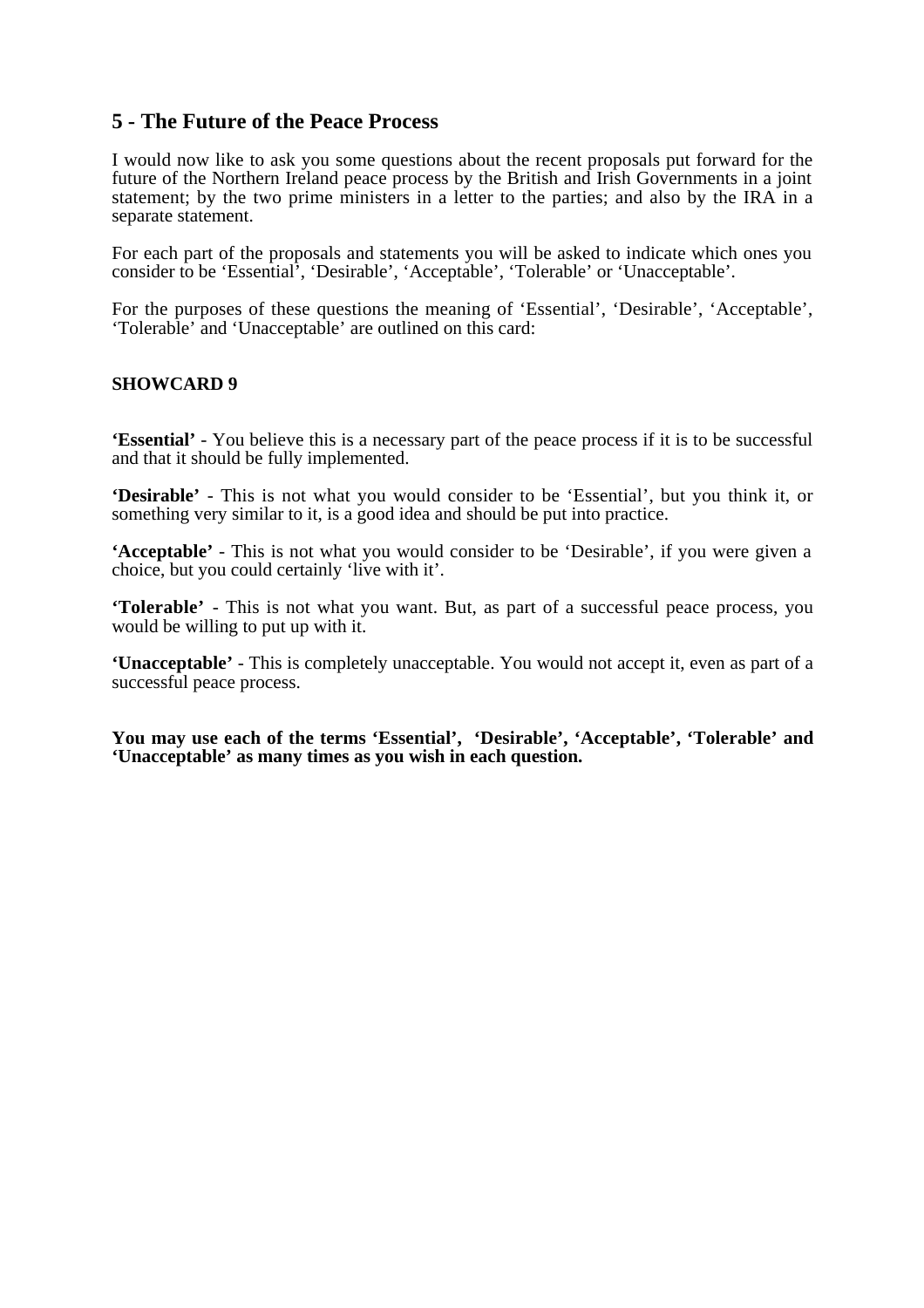## **5.1 The New Proposals**

Now please read this card carefully and indicate which parts of the Governments proposals and IRA statement you consider to be 'Essential', 'Desirable', 'Acceptable', 'Tolerable' or 'Unacceptable'.

### **SHOWCARD 10**

|                                         | Essential | Desirable   Acceptable | Tolerable   Unacceptable |  |
|-----------------------------------------|-----------|------------------------|--------------------------|--|
| A commitment to achieve full            |           |                        |                          |  |
| implementation of all of the remaining  |           |                        |                          |  |
| aspects of the Good Friday Agreement by |           |                        |                          |  |
| June $2001$ .                           |           |                        |                          |  |

Including the following rights, safeguards and equality of opportunity -

|                                           | Essential | Desirable | Acceptable | Tolerable | Unacceptable |     |
|-------------------------------------------|-----------|-----------|------------|-----------|--------------|-----|
| Continued support for the victims of      |           |           |            |           |              | (2) |
| violence.                                 |           |           |            |           |              |     |
| The incorporation of the European         |           |           |            |           |              | (3) |
| Convention on Human Rights into British   |           |           |            |           |              |     |
| and Irish domestic law.                   |           |           |            |           |              |     |
| Cooperation between the new Human         |           |           | 3          |           |              | (4) |
| Rights Commissions in both Northern       |           |           |            |           |              |     |
| Ireland and in the Republic of Ireland.   |           |           |            |           |              |     |
| The establishment of equality schemes for |           |           |            |           | 5            | (5) |
| public authorities in Northern Ireland.   |           |           |            |           |              |     |
| British support for minority languages in |           |           | 3          |           |              | (6) |
| accordance with European standards        |           |           |            |           |              |     |
| including new television programs.        |           |           |            |           |              |     |

Including security -

| As early return as possible to normal<br>security arrangements in Northern Ireland<br>consistent with the level of threat.    |  |  | (7) |
|-------------------------------------------------------------------------------------------------------------------------------|--|--|-----|
| Both governments will take resolute action<br>against any group that threatens or uses<br>violence against the peace process. |  |  | (8) |

## Including policing and justice -

| <b>Legislation will be enacted to implement</b> |  |  | (9)  |
|-------------------------------------------------|--|--|------|
| the Patten report on policing.                  |  |  |      |
| The new policing board and independent          |  |  | (10) |
| recruitment agency for the Police Service       |  |  |      |
| of Northern Ireland will be established.        |  |  |      |
| Legislation and a detailed timetable for        |  |  | (11) |
| implementation of the review of the             |  |  |      |
| criminal justice system will be published.      |  |  |      |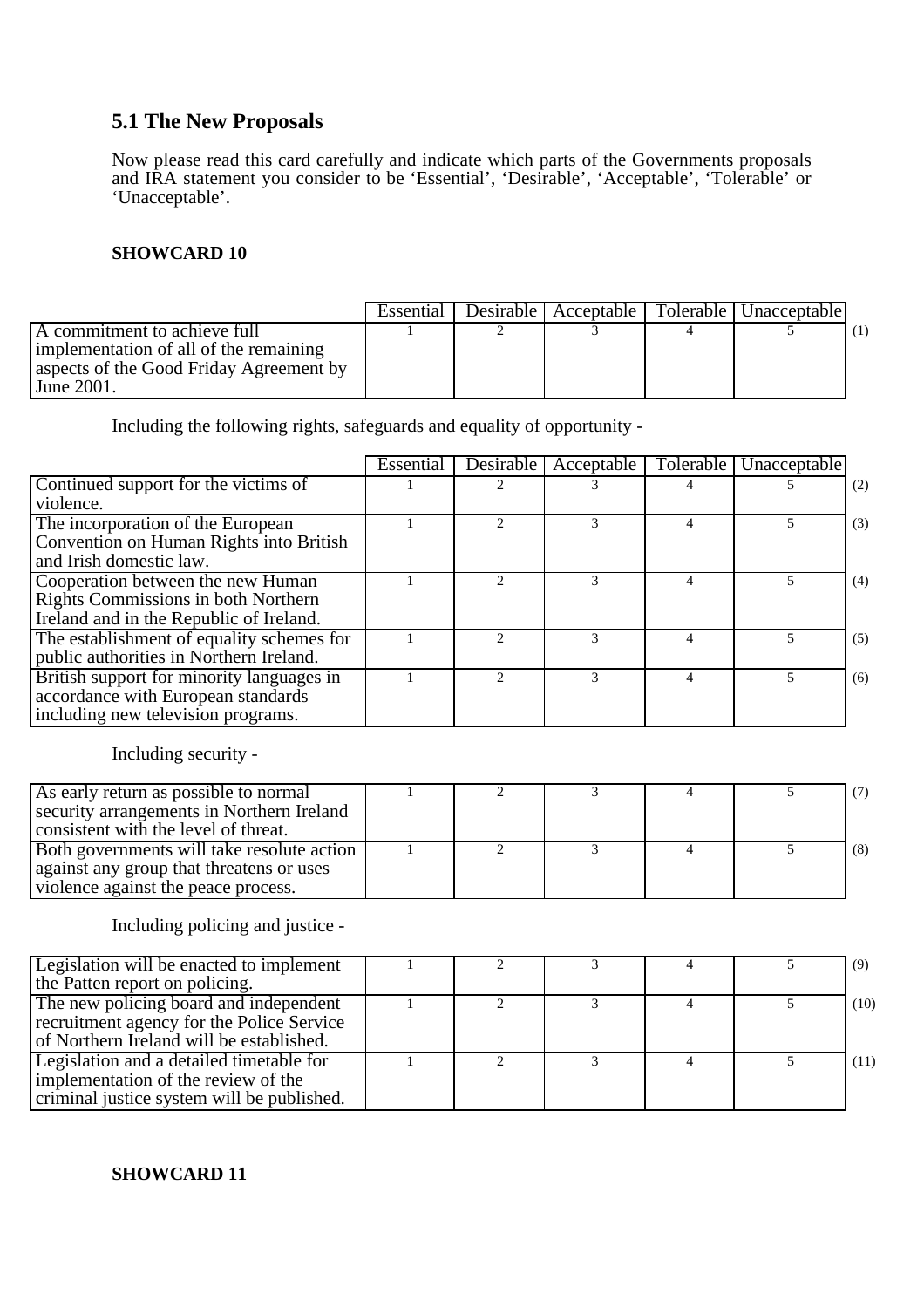## Including prisoners -

| In accordance with the terms of the Good                                                                                                                      |              | $\overline{2}$ | 3              | 4              | 5              | (12) |
|---------------------------------------------------------------------------------------------------------------------------------------------------------------|--------------|----------------|----------------|----------------|----------------|------|
| Friday Agreement all prisoners qualifying<br>for early release will be released.                                                                              |              |                |                |                |                |      |
| Measures will continue to be taken to<br>reintegrate prisoners into the community.                                                                            | $\mathbf{1}$ | $\overline{2}$ | 3              | $\overline{4}$ | 5              | (13) |
| Including decommissioning -                                                                                                                                   |              |                |                |                |                |      |
| Paramilitary organisations will state clearly<br>that they will put their arms completely<br>and verifiably beyond use - specifically -                       | 1            | 2              | 3              | $\overline{4}$ | 5              | (14) |
| The IRA leadership have agreed to initiate<br>a process that will completely and<br>verifiably put IRA arms beyond use.                                       | $\mathbf{1}$ | 2              | 3              | $\overline{4}$ | 5              | (15) |
| The IRA leadership have stated that there<br>is no threat to the peace process from the<br>IRA.                                                               | $\mathbf{1}$ | $\overline{2}$ | 3              | $\overline{4}$ | 5              | (16) |
| As a confidence building measure a<br>number of IRA arms dumps will be<br>inspected by agreed third parties.                                                  | 1            | $\overline{2}$ | 3              | $\overline{4}$ | 5              | (17) |
| The third parties will include the diplomats<br>Cyril Ramaphosa from South Africa and<br>Martti Ahtisaari from Finland.                                       | $\mathbf{1}$ | $\overline{2}$ | 3              | $\overline{4}$ | 5              | (18) |
| The IRA dumps will be re-inspected<br>regularly.                                                                                                              | $\mathbf{1}$ | $\overline{2}$ | 3              | $\overline{4}$ | 5              | (19) |
| The third parties will report to the<br>Independent International Commission on<br>Decommissioning - the IICD.                                                | $\mathbf{1}$ | 2              | 3              | $\overline{4}$ | 5              | (20) |
| In consultation with representatives from<br>the paramilitary organisations the<br>Commission will develop more effective<br>ways to carry out their mandate. | 1            | $\overline{2}$ | $\overline{3}$ | $\overline{4}$ | $\overline{5}$ | (21) |
| The Commission will report to the two<br>governments and these reports will be                                                                                | $\mathbf{1}$ | 2              | 3              | $\overline{4}$ | 5              | (22) |

### And -

promptly published.

| Progress to full implementation of the<br>Agreement will be periodically assessed by<br>the governments and parties.                                                       |  |  | (23) |
|----------------------------------------------------------------------------------------------------------------------------------------------------------------------------|--|--|------|
| If any difficulties arise with any aspect of<br>implementation, in consultation with the<br>Assembly and Executive, the governments<br>will carry out an immediate review. |  |  | (24) |

## Finally -

| Subject to a positive response to all of |  |  | (25) |
|------------------------------------------|--|--|------|
| these commitments from the Pro-          |  |  |      |
| Agreement Parties the restoration of the |  |  |      |
| Northern Ireland Assembly and Executive  |  |  |      |
| on May 22 - 2000.                        |  |  |      |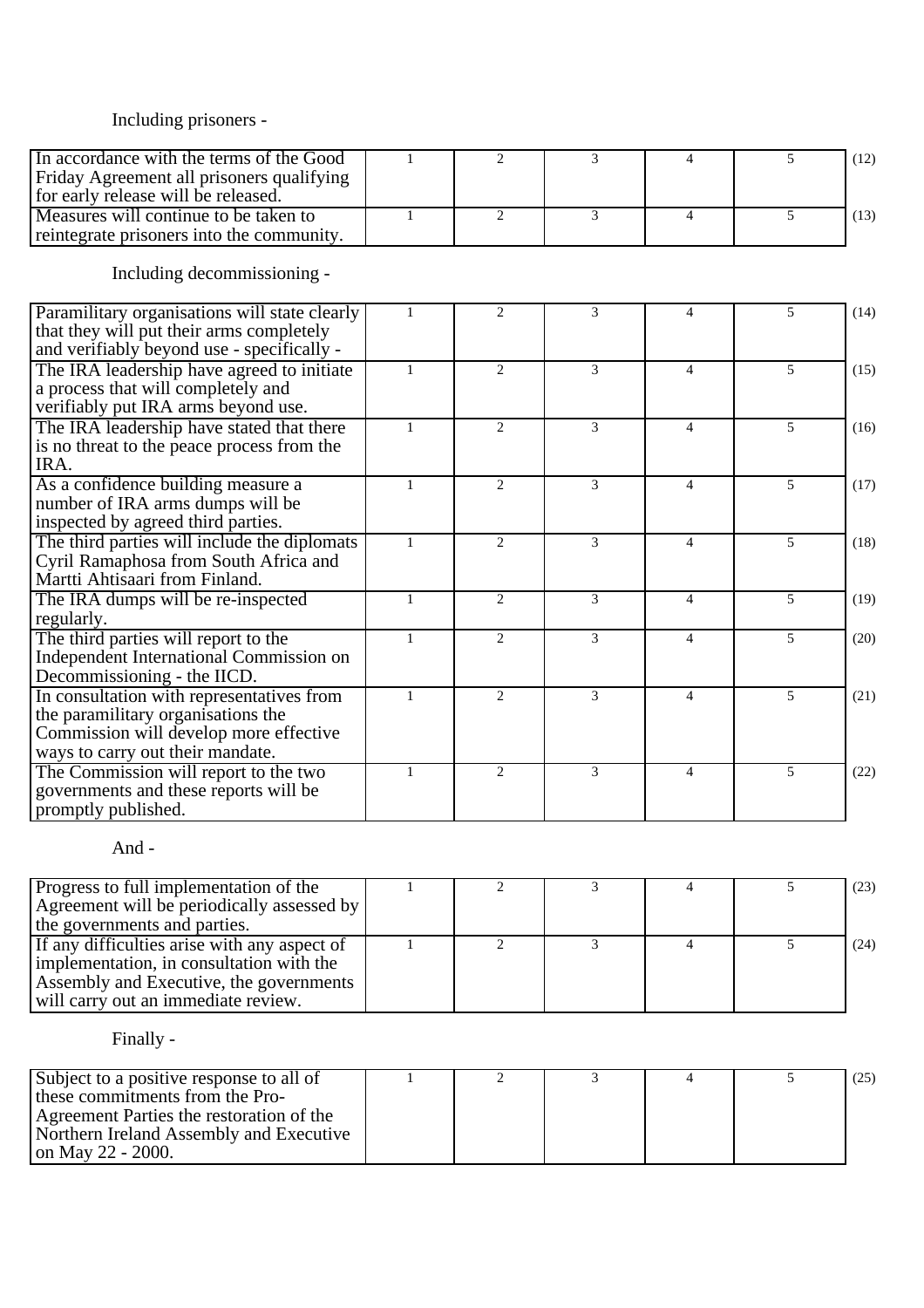In conclusion -

Given the new proposals from the two governments and IRA should the Ulster Unionists now go back into the Executive including Sinn Féin?

| Yes | (26) |
|-----|------|
| No  |      |

Additionally -

Should the DUP take their seats in the Executive with the UUP, SDLP and Sinn Féin?

| Yes | (27) |
|-----|------|
| N٥  |      |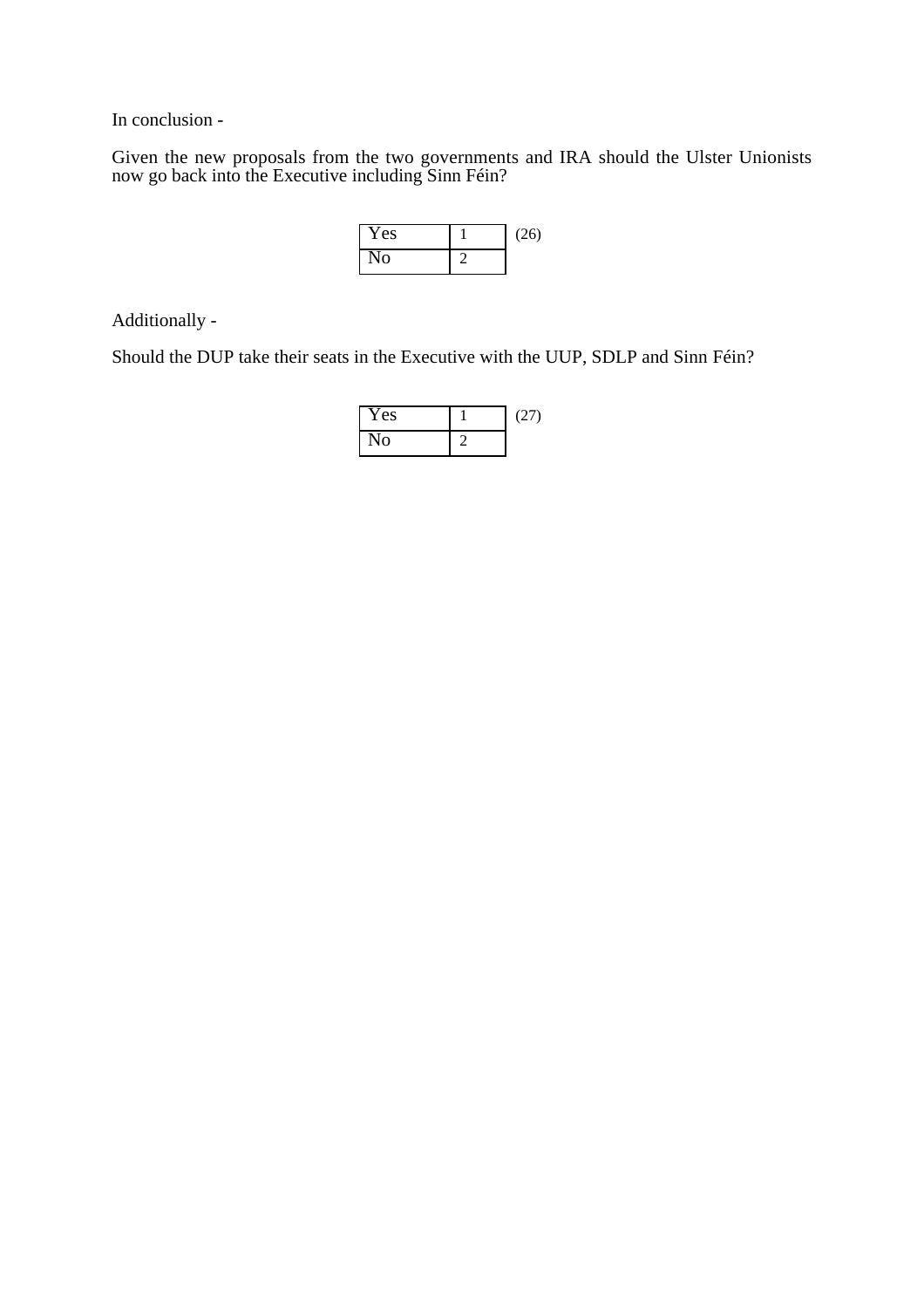# **6 - What Should be Done if Agreement Can Not be Reached**

If agreement can not be reached on the implementation of the Belfast Agreement what should the Governments and parties do?

Please indicate which options you consider to be 'Essential', 'Desirable', 'Acceptable', 'Tolerable' or 'Unacceptable'.

|                                              | Essential    | Desirable                   | Acceptable | Tolerable                | Unacceptable   |      |
|----------------------------------------------|--------------|-----------------------------|------------|--------------------------|----------------|------|
| The two Governments should move              |              | $\mathcal{D}_{\mathcal{L}}$ | 3          | 4                        | 5              | (1)  |
| quickly and decisively to fill the political |              |                             |            |                          |                |      |
| vacuum.                                      |              |                             |            |                          |                |      |
| The Ulster Unionists and Sinn Féin should    | $\mathbf{1}$ | 2                           | 3          | $\overline{4}$           | $\overline{5}$ | (2)  |
| try and reach an agreement through intense   |              |                             |            |                          |                |      |
| negotiations away from Northern Ireland.     |              |                             |            |                          |                |      |
| The Civic Forum should be established as     | $\mathbf{1}$ | 2                           | 3          | $\overline{4}$           | 5              | (3)  |
| a consultative body to government.           |              |                             |            |                          |                |      |
| A Shadow Executive should be established     | $\mathbf{1}$ | $\mathcal{D}_{\mathcal{L}}$ | 3          | $\overline{4}$           | 5              | (4)  |
| to advise the Government.                    |              |                             |            |                          |                |      |
| Assembly Committees should be                | $\mathbf{1}$ | $\mathcal{D}_{\alpha}$      | 3          | $\overline{\mathcal{A}}$ | 5              | (5)  |
| established to advise each Government        |              |                             |            |                          |                |      |
| department.                                  |              |                             |            |                          |                |      |
| Continuation of Direct Rule from London      |              | $\mathcal{D}_{\mathcal{L}}$ | 3          | $\overline{4}$           | 5              | (6)  |
| with no Northern Ireland Assembly.           |              |                             |            |                          |                |      |
| A new Anglo-Irish Agreement.                 | $\mathbf{1}$ | 2                           | 3          | $\overline{4}$           | 5              | (7)  |
| Joint Authority by Direct Rule from both     | $\mathbf{1}$ | $\overline{2}$              | 3          | 4                        | 5              | (8)  |
| London and Dublin.                           |              |                             |            |                          |                |      |
| Joint Authority in combination with a        | $\mathbf{1}$ | 2                           | 3          | $\overline{4}$           | 5              | (9)  |
| Northern Ireland Assembly.                   |              |                             |            |                          |                |      |
| Scrap the Belfast Agreement and negotiate    | $\mathbf{1}$ | $\mathcal{D}_{\mathcal{L}}$ | 3          | $\overline{4}$           | 5              | (10) |
| a new agreement.                             |              |                             |            |                          |                |      |
| The British and Irish governments should     | $\mathbf{1}$ | $\mathcal{D}_{\alpha}$      | 3          | $\overline{\mathcal{A}}$ | 5              | (11) |
| implement as much of the Belfast             |              |                             |            |                          |                |      |
| Agreement as they possibly can.              |              |                             |            |                          |                |      |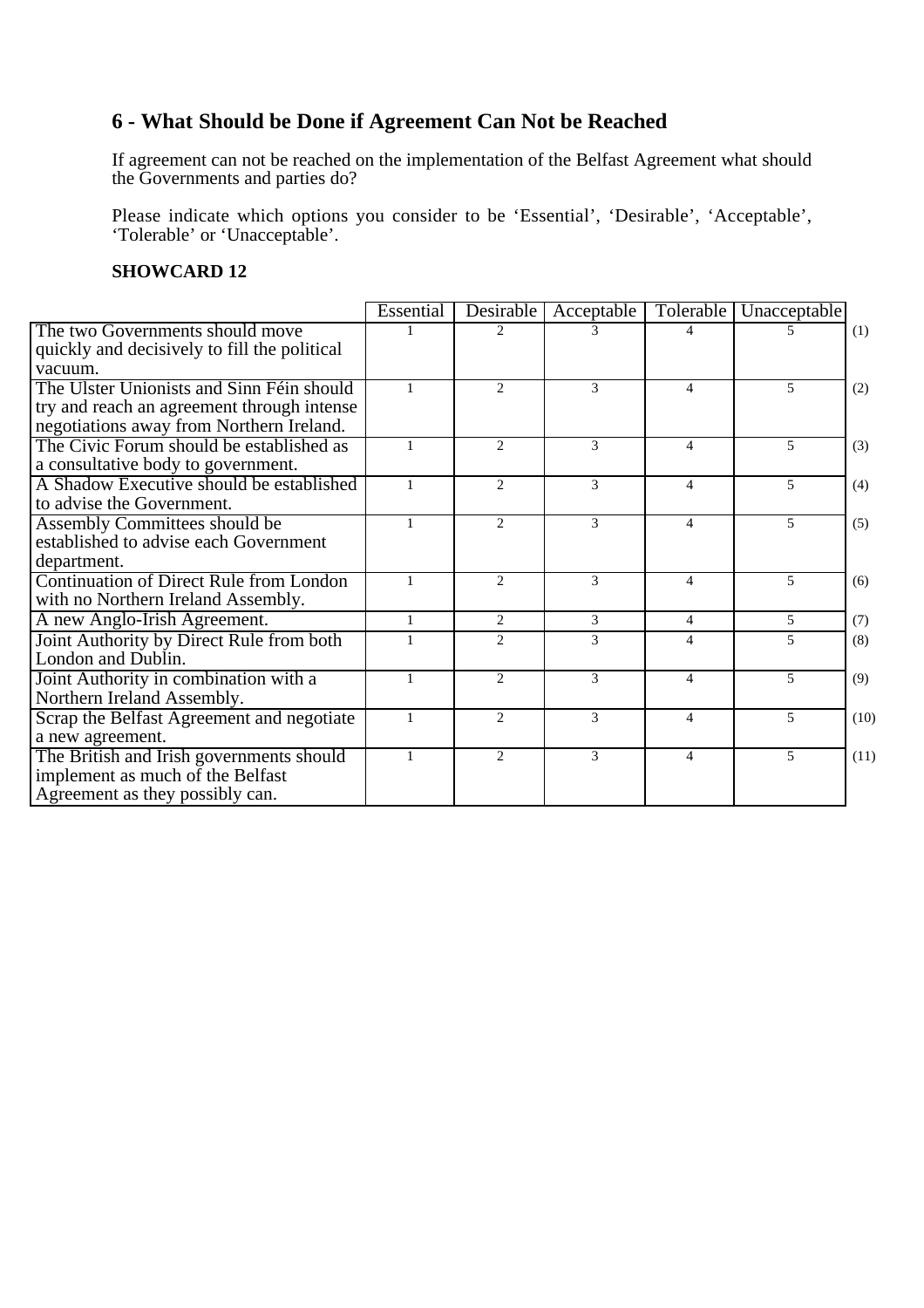# **7 - If the Governments Implement the Agreement**

If the Governments implement the Belfast Agreement this could be done in a number of different ways.

Please indicate which options for government implementation you consider to be 'Essential', 'Desirable', 'Acceptable', 'Tolerable' or 'Unacceptable'.

|                                            | Essential | Desirable                   | Acceptable | Tolerable      | Unacceptable |     |
|--------------------------------------------|-----------|-----------------------------|------------|----------------|--------------|-----|
| The British and Irish governments should   |           |                             |            |                |              | (1) |
| implement the Belfast Agreement but only   |           |                             |            |                |              |     |
| devolve powers to the new institutions of  |           |                             |            |                |              |     |
| government when this is possible.          |           |                             |            |                |              |     |
| Temporary arrangements should be put in    |           | $\mathfrak{D}$              | 3          | 4              | 5            | (2) |
| place to get the Assembly working          |           |                             |            |                |              |     |
| providing they lead to the implementation  |           |                             |            |                |              |     |
| of the Belfast Agreement in full.          |           |                             |            |                |              |     |
| The Assembly should be responsible for     |           | $\mathfrak{D}$              | 3          | $\overline{4}$ | 5            | (3) |
| the administration of Northern Ireland but |           |                             |            |                |              |     |
| should not have powers to make laws until  |           |                             |            |                |              |     |
| the parties can form an Executive.         |           |                             |            |                |              |     |
| The Assembly should be run by              |           | $\mathfrak{D}$              | 3          | $\overline{4}$ | 5            | (4) |
| departmental committees until the parties  |           |                             |            |                |              |     |
| can form an Executive.                     |           |                             |            |                |              |     |
| All parts of the Belfast Agreement should  |           | $\mathcal{D}_{\mathcal{L}}$ | 3          | 4              | 5            | (5) |
| be worked by the Assembly under any        |           |                             |            |                |              |     |
| temporary arrangements agreed for its      |           |                             |            |                |              |     |
| operation.                                 |           |                             |            |                |              |     |
| A new referendum should be held to         |           | $\mathfrak{D}$              | 3          | 4              | 5            | (6) |
| approve any new or partial arrangements    |           |                             |            |                |              |     |
| made for the implementation of the         |           |                             |            |                |              |     |
| Agreement.                                 |           |                             |            |                |              |     |